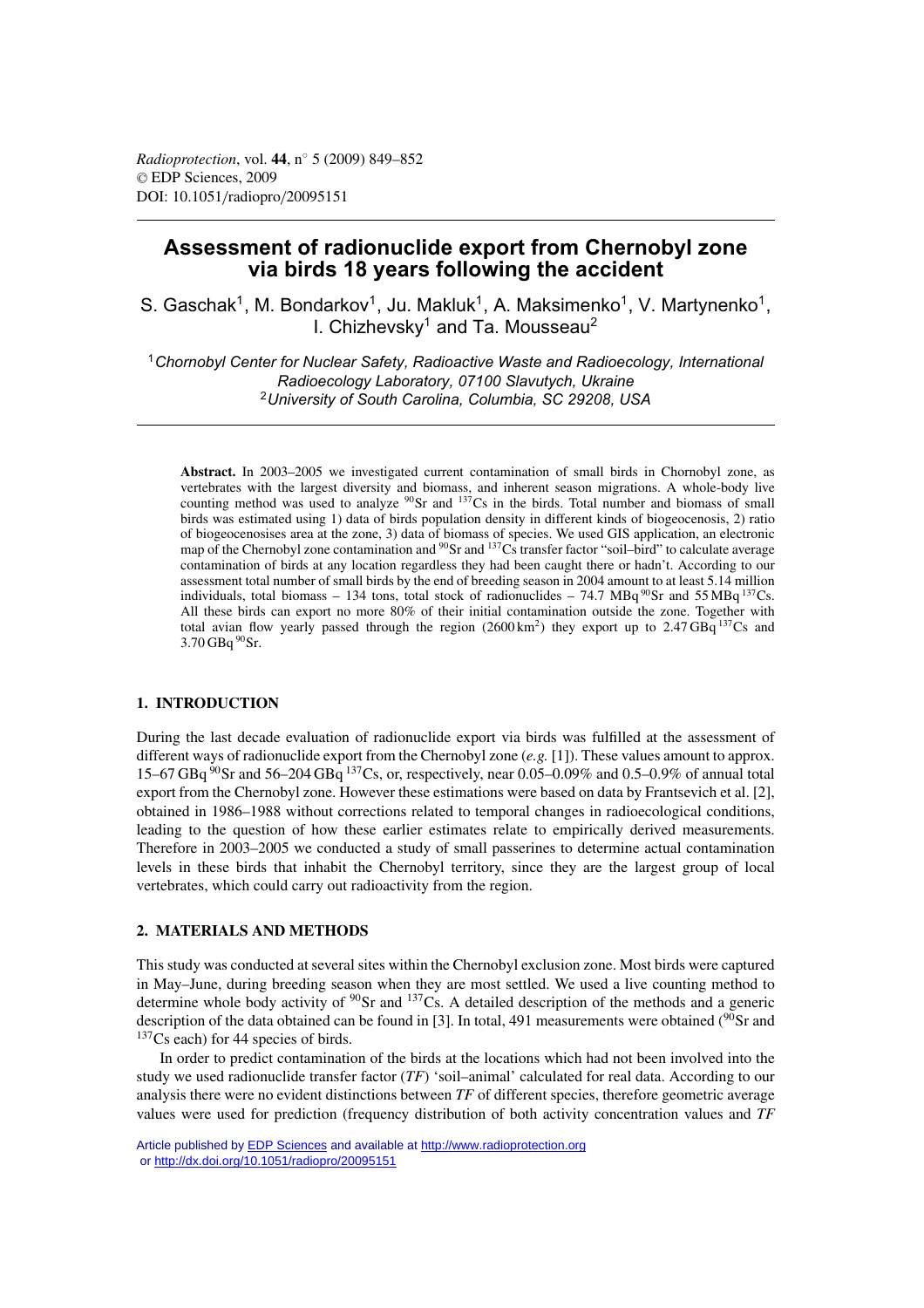### 850 RADIOPROTECTION

values had a pattern close to log-normal). In 2003–2005 the *TF* amounted to 2.64 × 10<sup>-3</sup> m<sup>2</sup> kg<sup>-1</sup> and  $0.70 \times 10^{-3}$  m<sup>2</sup> kg<sup>-1</sup> for <sup>90</sup>Sr and <sup>137</sup>Cs, respectively [3]. Our approaches were based on the assumption that small size birds have relatively high metabolic rates [4]. We assumed that the half-life of  $90$ Sr and <sup>137</sup>Cs outtake  $(T_{1/2})$  from birds is close to 5–10 and 1–2 days, respectively, i.e. similar to that for small mammals [5]. These rates presume rapid changes of activity concentration depending on radionuclide intake fluctuation. At these values, according to the classic model of trophic intake (*e.g.* [4]), quasiequilibrium state of the radionuclide accumulation will be reached by 17 to 34 and 4 to 7 days for  $90$ Sr and  $137$ Cs, respectively, after the birds arrive in the contaminated environment. According to [6], nearly 80% of young of the year passerines survive to the start of fall migration period. To obtain an upper bound on our estimate of radionuclide export we also assumed that: 1) all adult birds survive the breeding season, 2) about 20% of the breeding species representing about 7% of the total bird biomass do not leave the region as resident ones (Gaschak, unpublished data); and 3) departure from the zone occurs over a 1 to 2 day time frame. Under these conditions departing birds will carry approximately 75% and 25% of their initial body burdens for <sup>90</sup>Sr and 25% for <sup>137</sup>Cs, respectively (see  $T_{1/2}$  above). We estimated abundance and biomass of birds with respect to their relation to "phytocomplex" type (i.e. plant community) using known associations for this region [7]. Corresponding contamination data was derived from the Ukrainian Research Institute for Civil Defense of Population and Territories from Technogenic and Natural Emergencies (data were kindly provided by A. Arkhipov, N. Kuchma). These data describe 28 typical types of plant complexes on the total area 206383 ha (excluding large water bodies and an area 'nearest' to ChNPP that was decontaminated in 1986–1990). The dataset also included values for total deposition stock of  $90$ Sr and  $137$ Cs in each phytocomplex in 2004 year. Bird population densities were estimated using published data. For example, in the abandoned town of Pripyat (central part of the Chornobyl zone) in 1991–1997 the total bird density was 2.9–10.5 ind/ha [8]. In neighboring Belarus bird surveys conducted in 1988–1992 period there had the following densities (ind/ha): pine tree forest (7), flood-plane meadow (4), former villages (15), former fields (4) [9]. In similar regions of Russia and Ukraine the bird densities varied from 5 ind/ha in birch forest to 10 ind/ha in pine tree forest, and up to 2–3 times higher in broad-leaf forest (*e.g.* [10, 11]). We also assumed that: 1) average live weight of birds from forest systems was 30 grams (since these bird communities consist of big thrushes and small warblers), and 15 grams for birds inhabiting open (or semi-open) areas; 2) birds population consists only of breeding pairs; 3) the average number of chicks which fledge was 4. More approaches will be given below during the results discussion.

#### **3. RESULTS AND CONCLUSIONS**

According to our calculations in 2004 small local birds carried nearly 75 MBq of  $^{90}$ Sr and 55 MBq of 137Cs (Table 1). If one follows the assumption of [2] that total biomass of small birds ('*forest and steppe local birds*') exceeds waterfowl biomass by 1.5 times, then the total stock of radionuclides in local avifauna can reach 112.5 MBq for  $^{90}$ Sr and 82.5 MBq for  $^{137}$ Cs. This is similar to the total stock of radionuclides deposited in several square meters in the central, most contaminated area of the Chernobyl zone. More importantly, only  $61\%$  of <sup>90</sup>Sr and 20% of <sup>137</sup>Cs are exported away via birds leaving the territory during autumn seasonal migrations. In contrast, in 1987 local avifauna accumulated about 1.6–7.0 and 7.9–29.2 times more  $90$ Sr and  $137$ Cs, respectively, due to a number of factors, but most importantly due to higher *TF*s. As can be seen from Table 1, the <sup>137</sup>Cs transfer factor decreased dramatically due to a decreased bioavailability of <sup>137</sup>Cs in soil, while the less remarkable decrease of  $TF_{Sr}$  can be explained by secondary elevation of <sup>90</sup>Sr availability in 1990–2000 [12].

Since in 1987–1992 knowledge about the pattern of radionuclide distribution within the Chernobyl zone was not very detailed, and researchers had to use preliminary data to generate best "guesses" [2]. Our estimates reflect revised estimates of abundances generated much more recently. Results of our recalculation almost completely coincide with value range reported earlier (Table 2).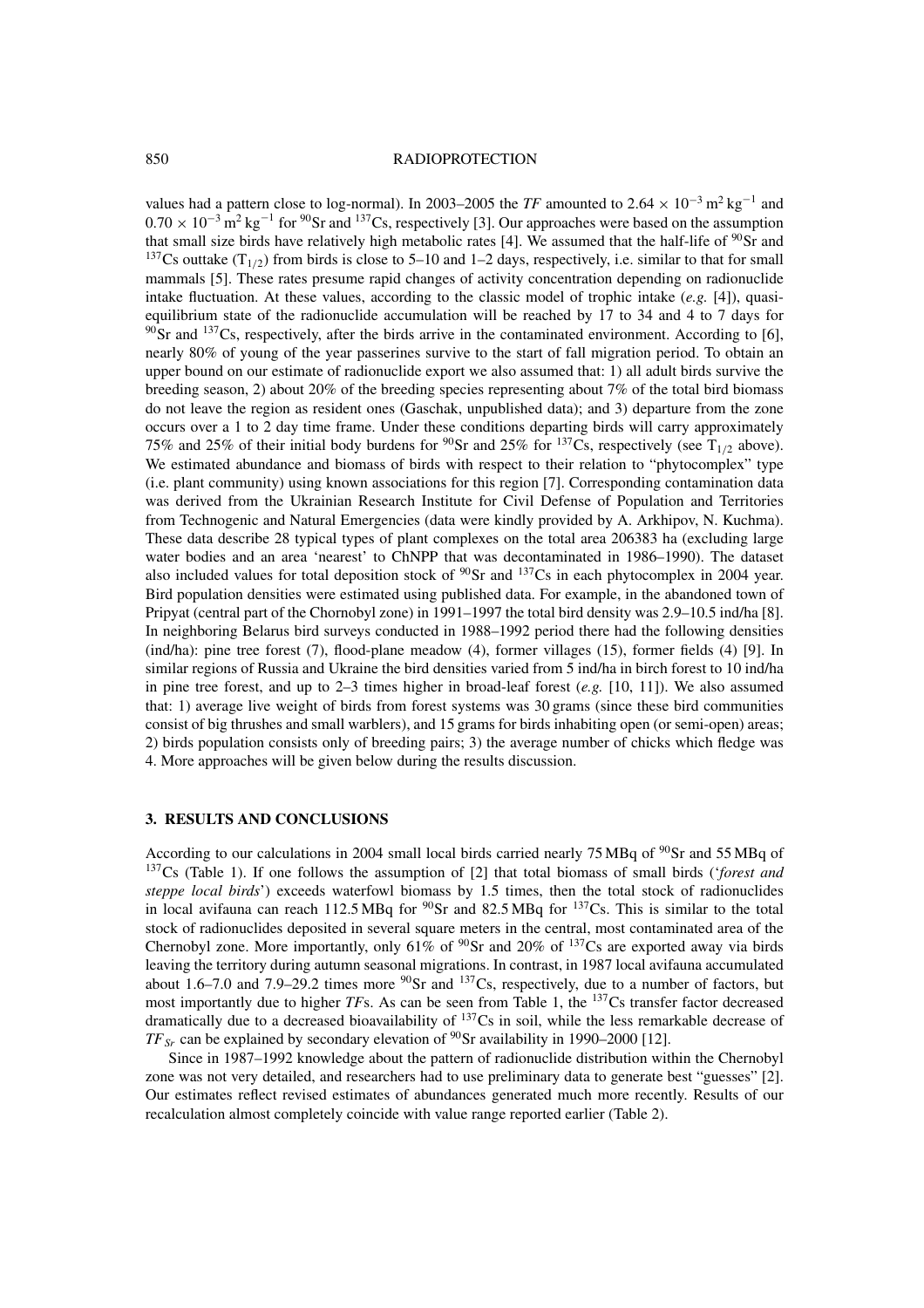#### ECORAD 2008 851

|                                                  | Source of data                |                              |  |  |
|--------------------------------------------------|-------------------------------|------------------------------|--|--|
| <b>Indices</b>                                   | $[2]$ *                       | Our data                     |  |  |
| Year of the assessment                           | 1987                          | 2004                         |  |  |
| Total area, ha                                   | 206383*                       | 206383                       |  |  |
| $TF_{Sr}, m^2/kg$                                | $10.7 \times 10^{-3}$ (body)  | $2.64 \times 10^{-3}$ (body) |  |  |
| $TF_{Cs}$ , m <sup>2</sup> /kg                   | $7.7 \times 10^{-3}$ (muscle) | $0.70 \times 10^{-3}$ (body) |  |  |
| Total number, ind.                               | 412766*                       | 5135500                      |  |  |
| Biomass, ton                                     | $41.3*$                       | 134.4                        |  |  |
| Stock of $90$ Sr in total biomass, MBq           | $116.5 - 525.1*$              | 74.7                         |  |  |
| Stock of $137Cs$ in total biomass, MBq           | 437.5-1604.5*                 | 55.0                         |  |  |
| Export of <sup>90</sup> Sr via local birds, MBq  | $70.8**$                      | 45.4                         |  |  |
| Export of <sup>137</sup> Cs via local birds, MBq | 88.5**                        | 11.0                         |  |  |

**Table 1.** Stock of <sup>90</sup>Sr and <sup>137</sup>Cs in biomass of local birds and export of the radionuclide via birds from the Chernobyl zone based on two studies (estimates made for small sized birds only).

\* Values for '*forest and steppe local birds*'(by [2]) were recalculated for the area 206383 ha in order to compare with our data.

\*\* In the paper quoted here there is no direct estimation of radionuclides export via local birds. Therefore this value was calculated according to our procedure, as described in the text.

Table 2. <sup>90</sup>Sr and <sup>137</sup>Cs total stock in avian biomass annually migrating through the Chernobyl zone (5235 tons [2]).

|                                         | 1987            |                | 2004       |                              | Reduction ratio |         |
|-----------------------------------------|-----------------|----------------|------------|------------------------------|-----------------|---------|
| Indexes                                 | $^{137}Cs$      | $90$ Sr        | $^{137}Cs$ | $90$ Sr                      | $^{137}Cs$      | $90$ Sr |
| TF, $m^2/kg$                            | 7.70E-03*       | $1.07E - 02*$  | 7.00E-04   | 2.64E-03                     | 11.0            | 4.05    |
| Total stock in soil, kBq                | $2.06E + 12$    | $8.57E + 11$   |            | $1.39E + 12 \mid 5.68E + 11$ | 1.48            | 1.51    |
| Average soil contamination, $kBq/m^2$   | 996.7           | 415.4          | 674.4      | 275.1                        | 1.48            | 1.51    |
| Activity concentration in birds, kBq/kg | 7.68            | 4.45           | 0.472      | 0.726                        | 16.3            | 6.12    |
| Total stock in birds, GBq               | 40.2            | 23.3           | 2.47       | 3.80                         | 16.26           | 6.12    |
| Total stock in birds, GBq               | $55.5 - 203.5*$ | $14.8 - 66.6*$ |            |                              |                 |         |

\*Data by [2].

Obviously, both these models are highly sensitive to estimates for bird densities and biomass and the percentage of migratory species. For example our estimates of the number of resident small sized birds is 12.4 times greater than those by [2], and 3.3 times higher for biomass. Ukrainian ornithologists (*e.g.* A. Poluda, person. comm.) consider existing assessments of seasonal avian flow through the region as very preliminary as nobody has counted birds in any systematic manner for the entire zone. It is quite possible that our estimates could be inaccurate by as much as one or even two order so magnitude. However even the maximum estimated radionuclide export amounts via birds appear to be negligible when compared to exports via surface and ground water movement [1].

# **Acknowledgments**

The research described above was made possible in part by Award No. UB1-2507-KV-03 of the U.S. Civilian Research & Development Foundation.